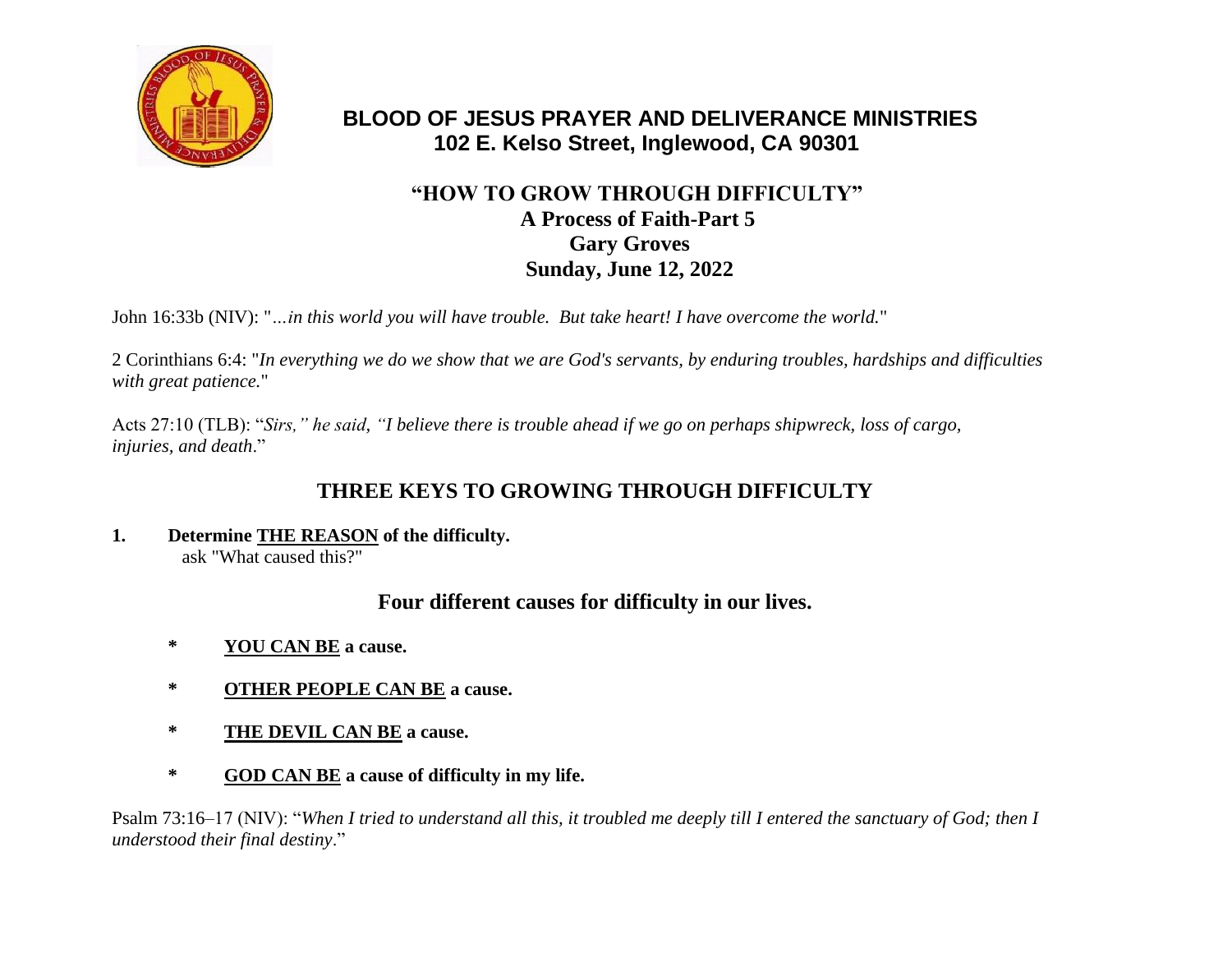# **Three Common Mistakes that get us into Trouble:**

#### **\* We listen to BAD ADVICE**.

Acts 27:11: "*...followed the advice of the pilot..."* 

### **\* We FOLLOW THE CROWD.**

Acts 27:12 "…*the majority decided that we should sail on..."*

### **\* We RELY ON CIRCUMSTANCES.**

Acts 27:13 (MSG): "*When a gentle southerly breeze came up, they weighed anchor, thinking it would be smooth sailing*."

### **2. Determine THE RESULT.**

Ask "What does God want me to learn from this difficulty?"

2 Corinthians 4:17: "*These troubles and sufferings of ours are, after all, quite small and won't last very long. Yet this short time of distress will result in God's richest blessing upon us forever and ever*!"

Romans 5:3-4 (TLB): "*We can rejoice, too, when we run into problems and trials, for we know that they are good for us—they help us learn to be patient. And patience develops strength of character in us and helps us trust God more each time we use it until finally our hope and faith are strong and steady*."

## **3. Determine MY RESPONSE.**

Ask: How should I handle this?

# **Three things we shouldn't do when going through difficulties:**

### \* **Difficulties can cause us TO DRIFT.**

Acts 27:15: "*so we gave way to it and were driven along*."

### **\* Difficulties can cause us TO DISCARD**.

Acts 27:18: "..*.then began to throw the cargo overboard..."* 

Acts 27:31: "*Paul told the centurion and soldiers, `Unless these men remain in the ship, you cannot be saved.' So the soldiers cut away the ropes of the ship's lifeboats and let them fall away.*"